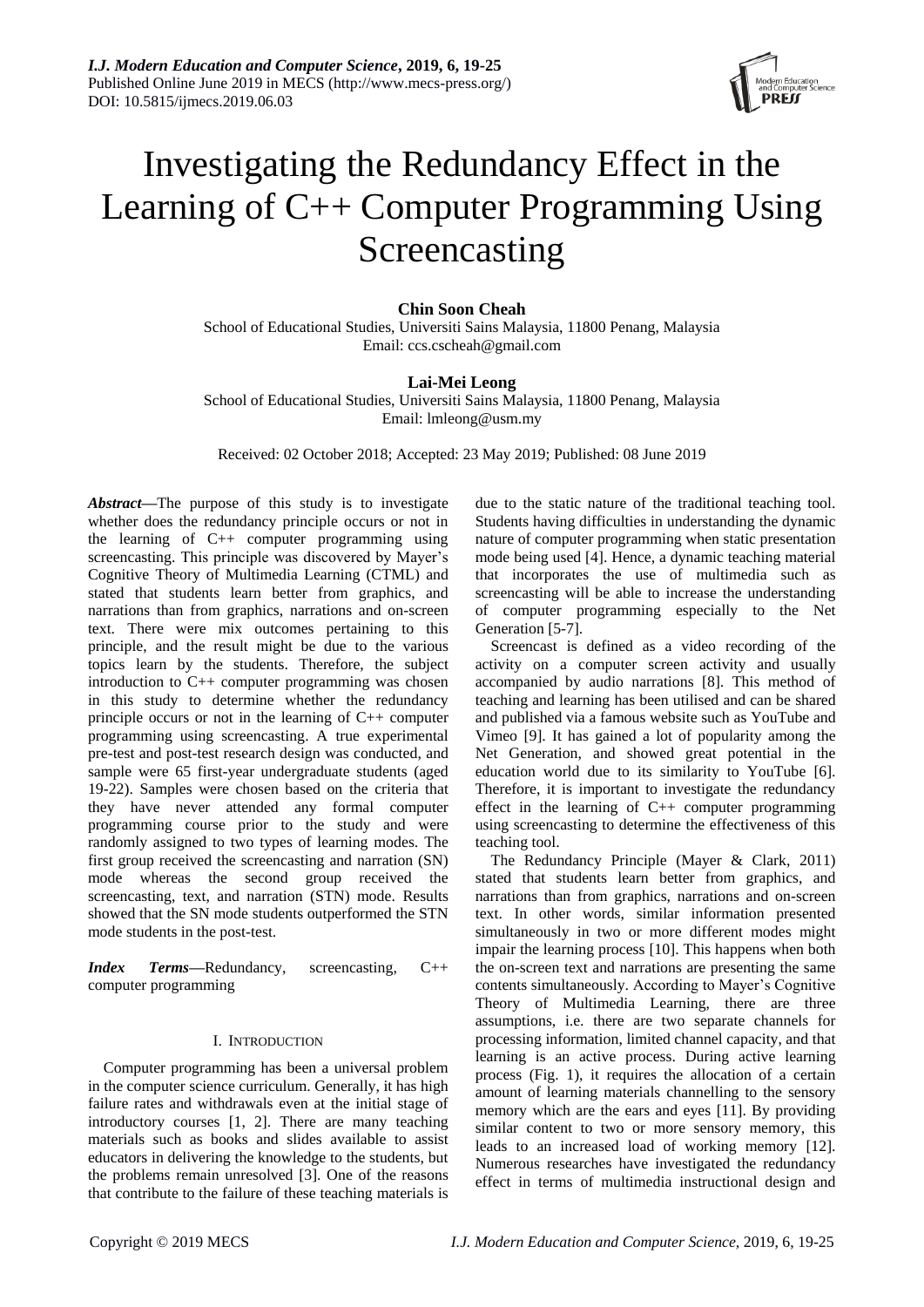

there were mix outcomes depending on the topic learn by the students [13-17].

Fig.1. Cognitive Theory of Multimedia Learning [11]

Traditional teaching methods using static material such as PowerPoint slides and books do not seem to be an effective teaching materials in the teaching of computer programming [18]. Moreover, the materials are unable to explain effectively the dynamic concept of computer programming. Due to that, students fail to understand the dynamic nature of computer programming whenever static materials are used to explain to them [19]. Hence, one of the teaching methods that fulfils most of the requirements in the learning of computer programming is by using screencast [18]. Screencast consists of dynamic elements that support spatial and visual capabilities that accommodate the nature of learning computer programming [19]. However, there are not much studies that can prove the effectiveness of screencast in the teaching of computer programming. Therefore, the researcher has decided to conduct this study to ascertain the effectiveness of screencasting in the teaching of C++ computer programming. Furthermore, the study is also conducted to determine whether the effect of redundancy principle do occur or not in the learning of C++ computer programming using screencast.

#### II. RELATED WORKS

It is a common belief by the majority of the population that the availability of a similar on-screen text with spoken narrations during a presentation is better for learners. However, this conclusion is not supported by much evidence. Evidently, the contrary happens and impairs the learning process when both on-screen text and narrations are used simultaneously [20]. As a result, the redundancy effect happens.

According to the research done by Sweller [21], the redundancy principle occurs when redundant material is presented and leads to an increase of extraneous cognitive load. This happens when learners not only

required to attend to the core information, but also need to engage with irrelevant information which leads an increase of working memory [22]. Moreover, the redundancy effect creates an incidental process which reduces and distracts the learners focus on the main learning process [13]. Besides that, by having similar contents presented in two different modes such as narration and on-screen text, learners will have the tendency to compare the content between the two modes [20].

Past research conducted by Mayer and Moreno [23], on the learning of lighting formation process, the result showed that the redundancy effect does impaired the learning process. In the study, students were assigned to two different types of learning modes. The first group was assigned to the animation and narration mode, whereas the second group was assigned to the animation, narration and on-screen text mode. The result showed that the first group outperformed the second group in the problem-solving and transfer test. The outcome is also supported by the research done by Pachman and Ke [15] which used screen capture video as learning mode. In another study conducted by Aldalalah [24] in the learning of music theory also shown the same result. The result shows that the students which are given the audio and image mode performed better than the group of students that were given the text and image mode, and also the group of students that were given the audio, image and text mode. From the perspective of children learning process, pictures are found to be more of a distraction and attraction to children and hindered them from focusing on the core information [25].

Moreover, split-attention happens when a learner's attention is divided to engage in both visual materials as well as on-screen text [14]. The split attention occurs even when the on-screen text is related to the video or pictures in a presentation [26]. Hence, in order to design an effective multimedia learning material, the leaner's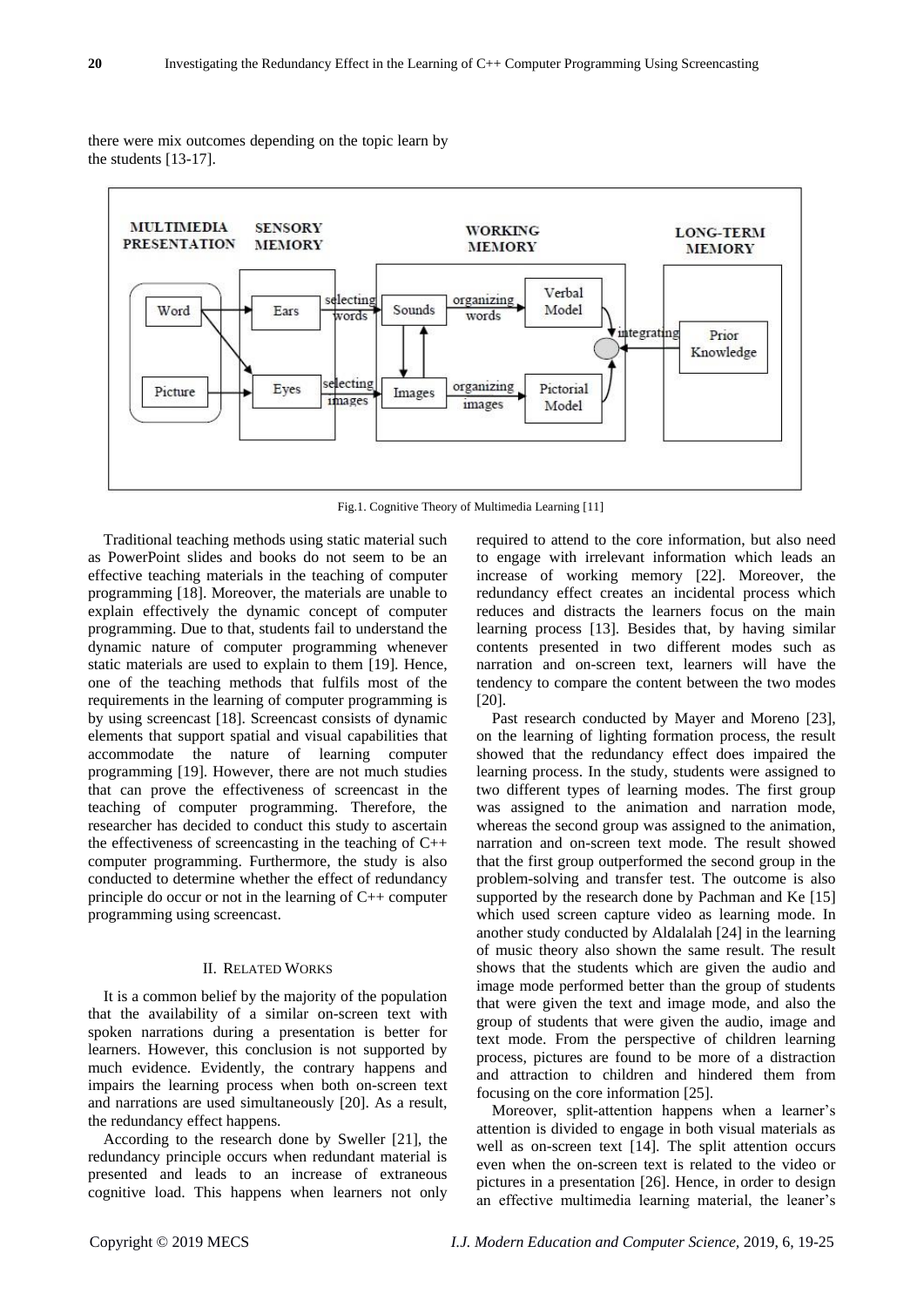attention should not be split while engaging in verbal and pictorial contents simultaneously [27].

However, the redundancy principle is refuted based on a certain exceptional scenario. This is based on the different level of learners' experience and the quality of the multimedia learning material. The presentation of onscreen text is required when the absence of pictorial information, complex spoken words used or contain unfamiliar words which hampered the understanding of the learners [16]. The outcome was supported by the research done by She, Wang [17] in the teaching of a foreign language. Findings show that the on-screen text supported the learning of new vocabulary and increases learning efficiency. Furthermore, beginners preferred diagrams that are included with text to assist them in relating the texts and diagrams together. However, experienced learners preferred diagrammatic explanation with minimal text [28]. Besides that, the quality of the audio narration plays an important factor as well. Low audio quality might decrease the clarity of the narration which makes it difficult for the learners to understand. Moreover, the presentation speed in terms of the time pace between the pictorial information and on-screen text need to be taken into consideration. Ample time is needed to allow the learners' sufficient time to absorb the information channelling to the same sensory memory [20].

Based on past research findings, the redundancy effect does occur in much research studies involving various types of subjects such as music theory, and learning of lighting formation process [10, 24]. However, there is a lack of research in investigating the redundancy effect in the learning of the subject computer programming. Hence, the objective of this study is to ascertain whether the redundancy effect occurs or not in the field of computer programming.

#### III. SCREENCASTING

There were two modes of screencasting used in this research. The screen and narration (SN) mode and the screen, text and narration (STN) mode. In the SN mode, information is presented in screen recording with narration. The screen recording provides relevant information such as keywords, images, programming codes, and animated graphics on the screen. At the same time, narrative explanations are provided simultaneously as well. Therefore, there are no captions below the screen to provide textual explanations. Instead, explanations are provided through narrations along with the screencast.

In the STN mode, information is presented in screen recording, text, and narration. The screen recording provides relevant information such as keywords, images, programming codes and animated graphics on the screen. At the same time, captions of textual explanations and narrative explanations are provided simultaneously as well. This treatment mode is used to examine the impact of the redundancy principle. According to the redundancy principle, learning is less effective when redundant materials such as on-screen text that is identical to the

spoken narrations are shown simultaneously during the presentation. This causes cognitive overload and impaired learning [20]. Thus, the STN mode was designed by providing the narrations and on-screen text simultaneously to examine the impact of the redundancy principle.

#### IV. METHODOLOGY

The sample consists of 65 first-year undergraduate students (age 19-22) which have never taken before any formal computer programming courses. Students were randomly assigned into two groups. The first group received the SN mode (Fig. 2) where information is presented in screen recording and narration. Hence there were no captions below the screen to provide contextual explanations. Meanwhile, the second group received the STN mode (Fig. 3) where information is presented in screen recording, text, and narration. The text is the captions included below the screen which has similar information as the audio narration.



Fig.2. Screen and narration mode (SN)



Fig.3. Screen, text and narration mode (STN)

Students from both groups attempted the C++ computer programming pre-test which consists of 30 multiple-choice questions. After that, students viewed the screencast for five consecutive weeks where each week a new topic was introduced. Each group is given an hour to view their respective mode of the screencast. In the final week, students were given the C++ computer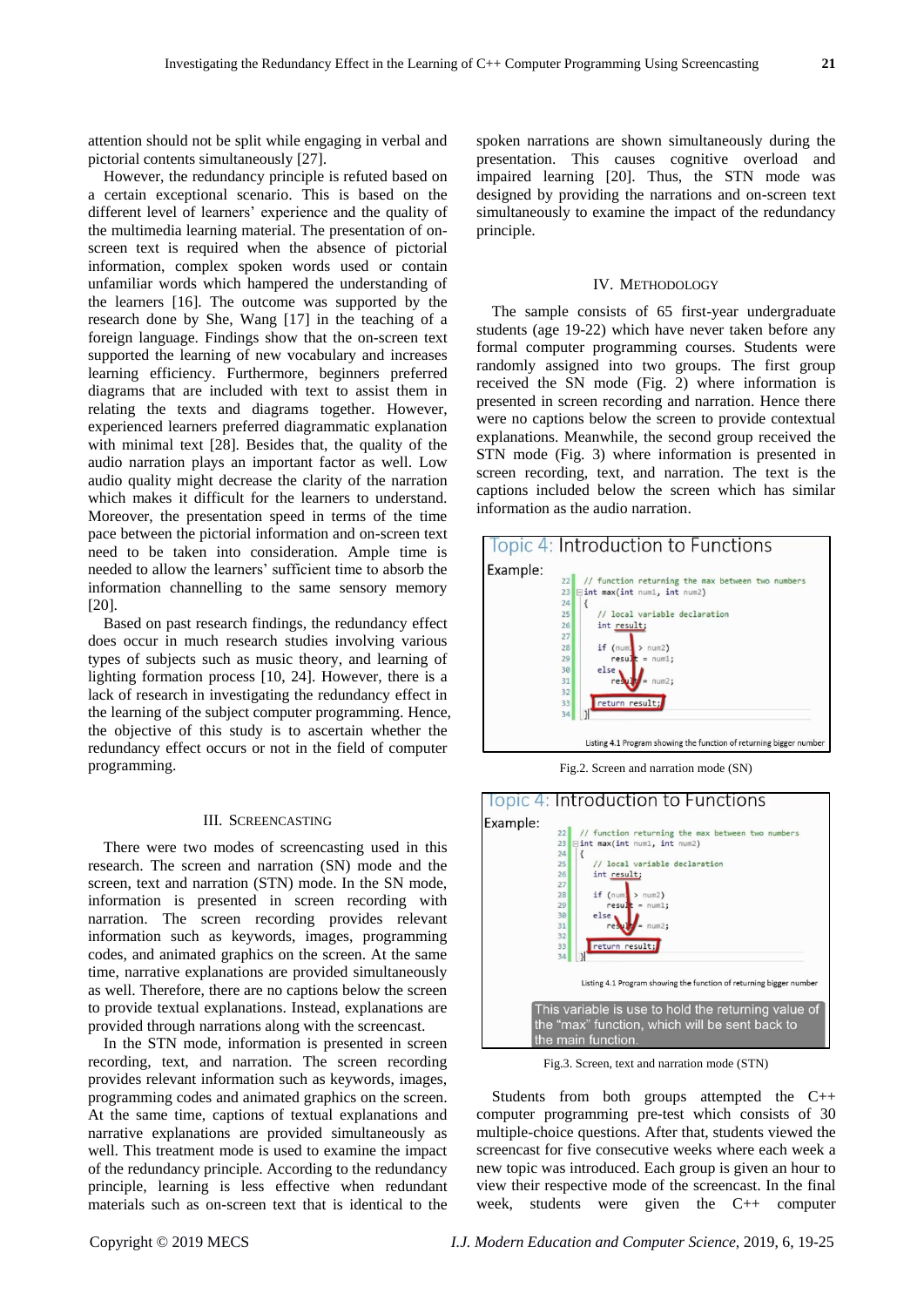programming post-test to assess their achievement after viewing all the five screencasts. The questions in the post-test were the same as the pre-test questions except for the sequencing of the questions number were jumbled up to avoid the students memorising the answers from the pre-test. The pre-test has been tested based on the Kuder-Richardson reliability test, and the KR20 results of 0.78 was obtained. This indicates that the internal reliability of the test was at an acceptable level.

## V. RESULTS

The Mean and Standard Deviation of the C++ Computer Programming Pretest and C++ Computer Programming Post-test scores of the sample classified according to the SN mode, STN mode is shown in Table 1. The results show that the mean and standard deviation obtained for the SN mode are  $(M = 14.24, SD = 4.98)$ . whereas the mean and standard deviation obtained for the STN mode are  $(M = 14.03, SD = 5.63)$ . The mean of C++ Computer Programming Post-test for the SN mode is higher compared to the mean of the STN mode. Hence, the result shows that the SN mode is more effective compared to the STN mode.

Table 1. Mean and Standard Deviation of the C++ Computer Programming Pretest and C++ Computer Programming Post-test

| Group | N  | C++ Computer Programming Pre-test |                       |       | $C++$ Computer Programming<br>Post-test |
|-------|----|-----------------------------------|-----------------------|-------|-----------------------------------------|
|       |    | Mean                              | <b>Std. Deviation</b> | Mean  | <b>Std. Deviation</b>                   |
| SN    |    | 14.24                             | 4.98                  | 24.27 | 2.60                                    |
| STN   | 30 | 14.03                             | 5.63                  | 23.63 | 3.09                                    |

Before an Analysis of Covariance (ANCOVA) is conducted, four assumptions need to be ascertained to ensure that the data can actually be analysed using ANCOVA. The assumptions that need to fulfilled are (i) Homogeneity of Slope, (ii) Linearity among Dependent Variable and Covariate, (iii) Normality of Distribution and (iv) Homogeneity of Variance [29]. The results of the four assumptions as below.

#### *Assumption 1: Homogeneity of Slope*

The result  $F(1,61) = .27$ ,  $p = .60$  which is nonsignificant. Therefore, it does not violate the assumption because it is a non-significant interaction between the C++ Computer Programming Pretest and the two treatment groups (Table 2).

|  | Table 2. Homogeneity of Slope between Mode and C++ Computer Programming Pretest |
|--|---------------------------------------------------------------------------------|
|  |                                                                                 |

| <b>Source</b>              | Type III Sum of<br><b>Squares</b> | df | <b>Mean Square</b> | F       | Sig. |
|----------------------------|-----------------------------------|----|--------------------|---------|------|
| Corrected Model            | $188.666^{\circ}$                 |    | 62.889             | 7.966   | .000 |
| Intercept                  | 3285.821                          |    | 3285.821           | 416.203 | .000 |
| Mode                       | 25.609                            |    | 25.609             | 3.244   | .077 |
| $C++ Computer$             | 84.903                            |    | 84.903             | 10.754  | .002 |
| <b>Programming Pretest</b> |                                   |    |                    |         |      |
| Mode * C++ Computer        | 2.154                             |    | 2.154              | .273    | .603 |
| <b>Programming Pretest</b> |                                   |    |                    |         |      |
| Error                      | 481.580                           | 61 | 7.895              |         |      |
| Total                      | 35378.000                         | 65 |                    |         |      |

a. R Squared = .281 (Adjusted R Squared = .246)

*Assumption 2: Linearity among Dependent Variable and Covariate*

The result shows that there is a linear relationship between the dependent variable and covariate. The linear value for the  $SN = 0.13$  and the linear value for  $STN =$ 0.18 (Fig. 4). Therefore, it does not violate the assumption of linearity among the dependent variable and covariate.

## *Assumption 3: Normality of Distribution*

The C++ Computer Programming Pretest value for the skewness is 0.52, whereas the value of the kurtosis is - 0.15. The C++ Programming Posttest value for the skewness is -0.25, whereas the value of the kurtosis is - 0.69 (Table 3). All the values of skewness and kurtosis are between  $+1/-1$ . Therefore, the variables are normally distributed.



Fig.4. Scatter plot showing the linearity relationship between the dependent variable and covariate for Mode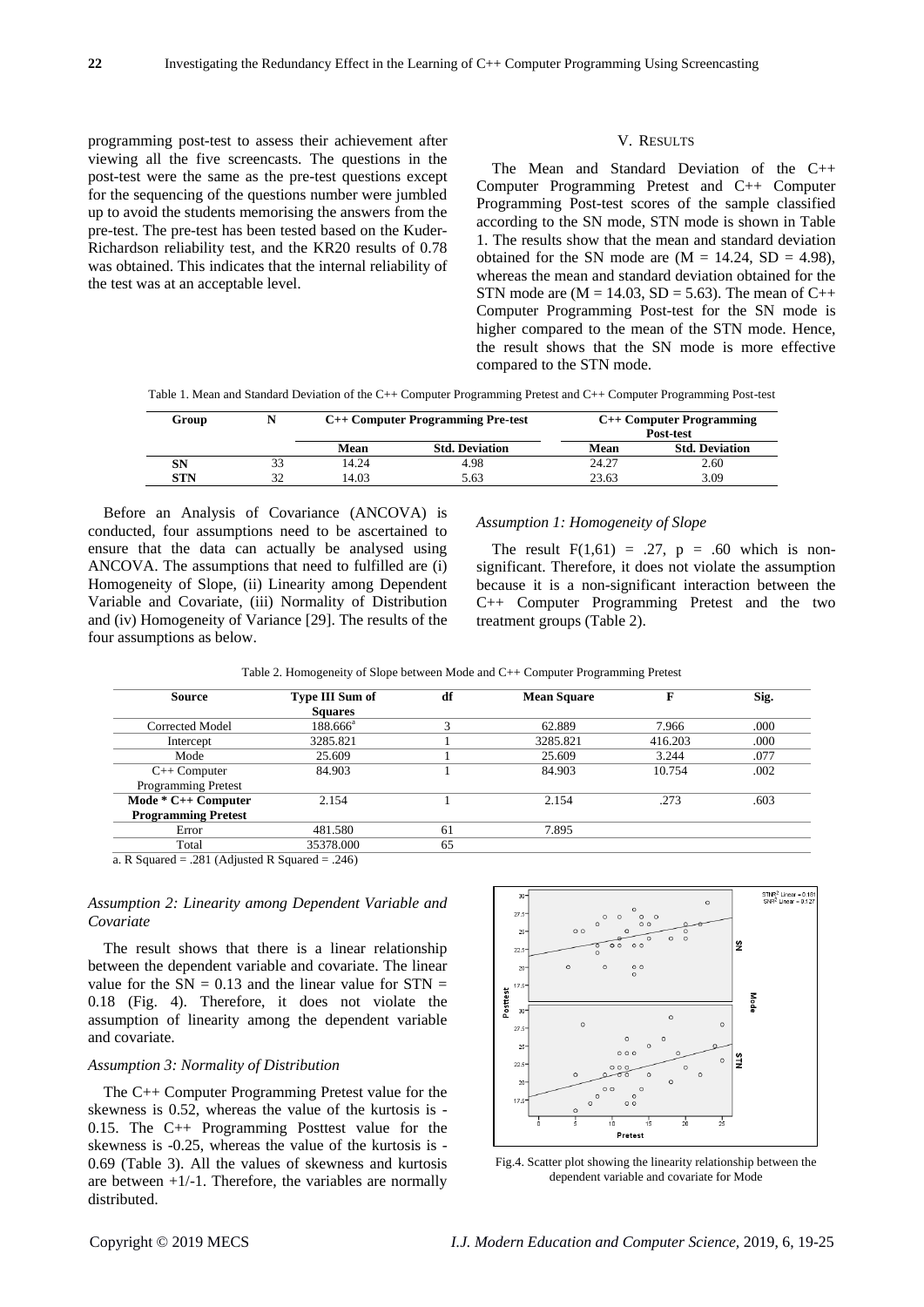| I |
|---|
| I |

|                 | <b>Skewness</b> | <b>Kurtosis</b> |
|-----------------|-----------------|-----------------|
| $C++ Computer$  | .519            | $-150$          |
| Programming     |                 |                 |
| <b>Pretest</b>  |                 |                 |
| $C++ Computer$  | $-248$          | $-692$          |
| Programming     |                 |                 |
| <b>Posttest</b> |                 |                 |

Table 3. Normality of Distribution of C++ Computer Programming Pretest and C++ Computer Programming Posttest

## *Assumption 4: Homogeneity of Variance*

The result from Levene's Test for homogeneity of variance by comparing the dependent variables among the two treatment modes for each variable shows that homogeneity of variance was met. The result of  $p > 0.05$ shows that the groups were homogenous (Table 4).

|                |   | Table 4. Homogeneity of variance |            |
|----------------|---|----------------------------------|------------|
| $\blacksquare$ | ы | - 101                            | <b>109</b> |

| df2                   | Sig. |
|-----------------------|------|
| 63                    | .287 |
| 63                    | .281 |
| df1<br>1.153<br>1.184 |      |

Analysis of two-way ANCOVA was conducted to determine the significant difference in the students' achievement between those using SN and STN mode. The C++ Computer Programming Pretest score is set as the covariate and the results are shown in Table 5. The results show that there is a significant difference in the students' achievement in the learning of C++ computer programming between those using SN and STN mode,  $F(1,60) = 19.28, p = .00, \eta^2 = .24.$ 

Table 5. Two-Way ANCOVA of C++ Computer Programming Post-test score among students using different modes of Screencast (SN & STN)

| <b>Source</b>                                   | <b>Type III Sum</b><br>of Squares | df             | <b>Mean Square</b> | F       | Sig. | <b>Partial Eta</b><br><b>Squared</b> |
|-------------------------------------------------|-----------------------------------|----------------|--------------------|---------|------|--------------------------------------|
| <b>Corrected Model</b>                          | $300.047$ <sup>a</sup>            | $\overline{4}$ | 75.012             | 12.158  | .000 | .448                                 |
| <b>Intercept</b>                                | 3192.356                          |                | 3192.356           | 517.401 | .000 | .896                                 |
| Mode                                            | 118.984                           |                | 118.984            | 19.284  | .000 | .243                                 |
| $C++ Computer$<br>Programming<br><b>Pretest</b> | 90.414                            |                | 90.414             | 14.654  | .000 | .196                                 |
| Error                                           | 370.199                           | 60             | 6.170              |         |      |                                      |
| <b>Total</b>                                    | 35378.000                         | 65             |                    |         |      |                                      |
| <b>Corrected Total</b>                          | 670.246                           | 64             |                    |         |      |                                      |

a. R Squared = .448 (Adjusted R Squared = .411)

## VI. DISCUSSION

The result shows that students receiving the SN mode attained better C++ Computer Programming Post-test score compared to the students who received the STN mode. The ineffectiveness of the STN mode might be due to the Redundancy Principle.

In the STN mode, similar information has been presented simultaneously in text and narration. This leads to the increased load of the working memory [10]. By overloading the working memory it has impaired the learning process. Therefore, some of the unprocessed information is rejected and learning fails. Moreover, split attention happens when students' attention is divided to engage in both visual images as well as on-screen text [14]. Hence students were unable to understand and failed to achieve optimum learning [12].

Contrary to STN mode, the SN mode presented the visual images channelled to the eye and the narration channelled to the ear. The balance between the visual and auditory channels allows ample resources to select and organise the visual and verbal information into meaningful verbal and pictorial model [30]. Thus, it reduces and minimises the cognitive load and prevent the overloading of the extraneous cognitive load from happening [31].

#### VII. CONCLUSION

Therefore, the significant difference in the students' achievement in learning C++ computer programming between the SN and STN modes has shown that it supported Mayer's Cognitive Theory of Multimedia Learning. The results show that the redundancy effect does occur in the learning of introduction C++ computer programming using screencast.

This can be explained according to Mayer and Moreno [10], whereby the redundancy effect occurs when a multimedia presentation consisting of similar information being presented simultaneously in two or more different modes. This happens in the screen, text, and narration (STN) mode where similar information of the narrations is presented simultaneously as on-screen text as well. It impairs the learning process, as the additional information provided is unrelated and redundant. Due to that, it increases the load of the working memory.

Moreover, split attention happens when the learners' attention is divided to engage in visual materials as well as on-screen text [14]. This even happens when the onscreen text is related to the videos or pictures shown in the presentation [26].

Besides that, the findings have also provided further insight into the development of an effective instructional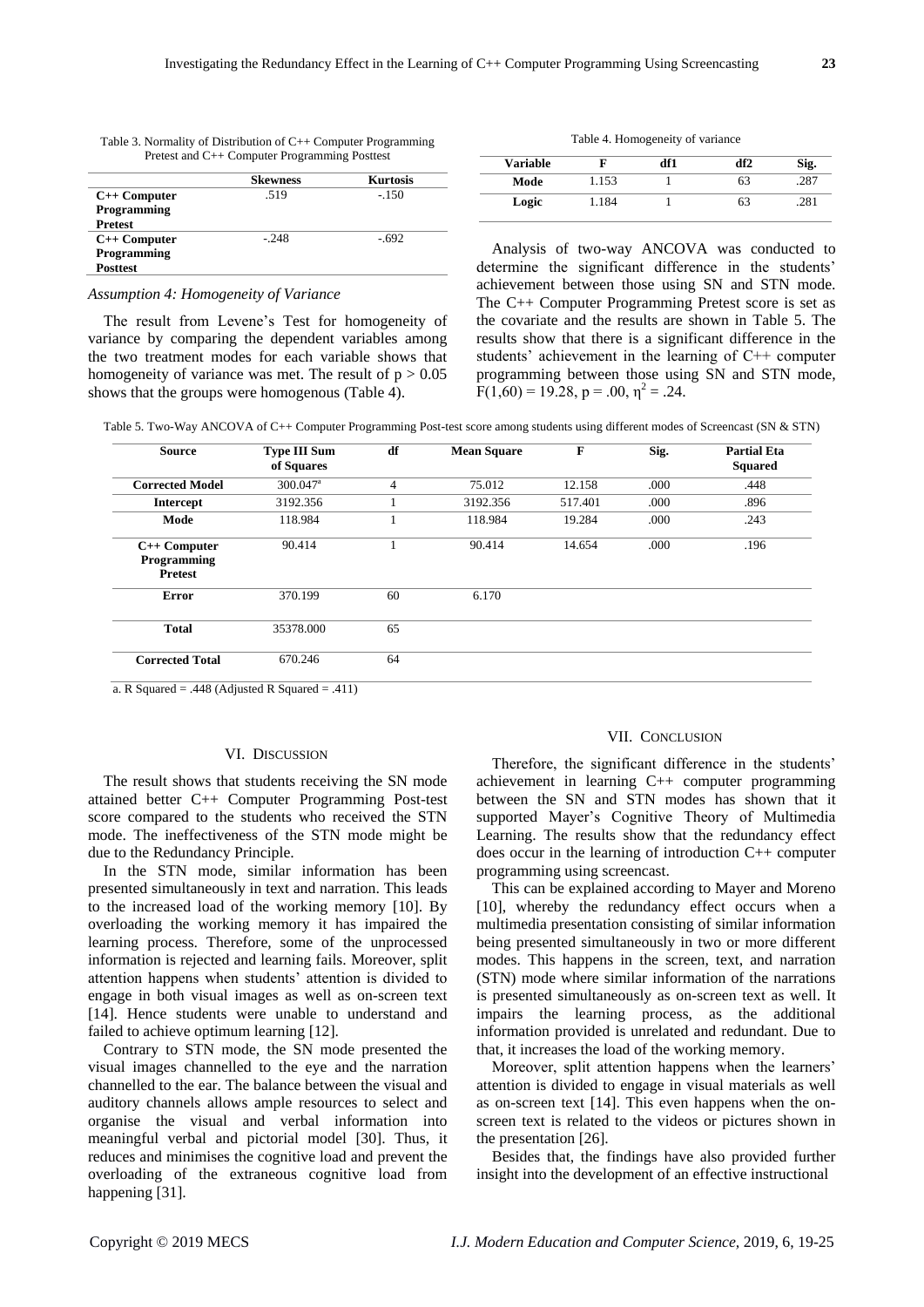design tool. When creating an instructional multimedia learning courseware, a designer needs to take into consideration the redundancy effect to prevent it from overloading the extraneous cognitive load.

#### **REFERENCES**

- [1] Butler M, Morgan M, editors. Learning challenges faced by novice programming students studying high level and low feedback concepts. Proceedings of Ascilite; 2007; Singapore.
- [2] Robins A, Rountree J, Rountree N. Learning and Teaching Programming: A Review and Discussion. Computer Science Education. 2003;13(2):137-72.
- [3] Tan P-H, Ting C-Y, Ling S-W, editors. Learning difficulties in programming courses: undergraduates' perspective and perception. Computer Technology and Development, 2009 ICCTD'09 International Conference on; 2009: IEEE.
- [4] Ismail MN, Ngah NA, Umar IN. Instructional strategy in the teaching of computer programming: A need assessment analyses. TOJET. 2010;9(2):125-31.
- [5] Barnes K, Marateo RC, Ferris SP. Teaching and learning with the net generation. Innovate: Journal of Online Education. 2007;3(4):1.
- [6] Beyers RN. A five dimensional model for educating the net generation. Educational Technology & Society. 2009;12(4):218-27.
- [7] Hargittai E. Digital na (t) ives? Variation in internet skills and uses among members of the "net generation". Sociological inquiry. 2010;80(1):92-113.
- [8] Udell J. Name that genre: Screencast 2004 [2005]. Available from: http://jonudell.net/udell/2004-11-17 name-that-genre-screencast.html.
- [9] Mohorovičić S, Tijan E, editors. Using Screencasts in Computer Programming Courses. Proceedings of the 22nd EAEEIE Annual Conference, Maribor; 2011; Slovenia.
- [10] Mayer RE, Moreno R. Nine ways to reduce cognitive load in multimedia learning. Educational psychologist. 2003;38(1):43-52.
- [11] Mayer RE. Multimedia learning. Psychology of Learning and Motivation. 2002;41:85-139.
- [12] Mayer RE. Principles for managing essential processing in multimedia learning: Segmenting, pretraining, and modality principles. Cambridge handbook of multimedia learning. 2005:169-82.
- [13] Tempelman-Kluit N. Multimedia learning theories and online instruction. College & Research Libraries. 2006;67(4):364-9.
- [14] Cierniak G, Scheiter K, Gerjets P. Explaining the splitattention effect: Is the reduction of extraneous cognitive load accompanied by an increase in germane cognitive load? Computers in Human Behavior. 2009;25(2):315-24.
- [15] Pachman M, Ke F, editors. Screen captured video tutorials as a special case of multimedia: testing the redundancy principle. E-Learn: World Conference on E-Learning in Corporate, Government, Healthcare, and Higher Education; 2009.
- [16] Mayer RE, Johnson CI. Revising the redundancy principle in multimedia learning. Journal of Educational Psychology. 2008;100(2):380.
- [17] She J-H, Wang H, Chen L, Chen S. Improvement of redundancy principle for multimedia technical foreignlanguage learning. International Journal of Computer Applications in Technology. 2009;34(4):264-9.
- [18] Bennedsen J, Caspersen ME, editors. Revealing the programming process. ACM SIGCSE Bulletin; 2005: ACM.
- [19] Gomes A, Mendes AJ, editors. Learning to programdifficulties and solutions. International Conference on Engineering Education–ICEE; 2007.
- [20] Mayer RE, Clark RC. E-learning and the science of instruction: Proven guidelines for consumers and designers of multimedia learning. 2011.
- [21] Sweller J. The Redundancy Principle in Multimedia Learning. The Cambridge Handbook of Multimedia Learning. Cambridge, Estados Unidos: Cambridge University Press; 2005.
- [22] Chandler P, Sweller J. Cognitive load theory and the format of instruction. Cognition and instruction. 1991;8(4):293-332.
- [23] Mayer RE, Moreno R. Aids to computer-based multimedia learning. Learning and instruction. 2002;12(1):107-19.
- [24] Aldalalah MO. Effects of modality principle on the learning of music theory and attitude among primary pupils of different aptitudes in Jordan. Unpublished PhD Thesis, Universiti Sains Malaysia, Penang. 2010.
- [25] Diao Y, Sweller J. Redundancy in foreign language reading comprehension instruction: Concurrent written and spoken presentations. Learning and Instruction. 2007;17(1):78-88.
- [26] Moreno R, Mayer RE. Cognitive principles of multimedia learning: The role of modality and contiguity. Journal of educational psychology. 1999;91(2):358.
- [27] Mayer RE. The Cambridge handbook of multimedia learning: Cambridge University Press; 2005.
- [28] Sorden SD. A cognitive approach to instructional design for multimedia learning. Informing Science: International Journal of an Emerging Transdiscipline. 2005;8:263-79.
- [29] Myers JL, Well A, Lorch RF. Research design and statistical analysis. New York, NY: Routledge; 2010.
- [30] Mayer RE. Cognitive theory of multimedia learning (pp. 31-48). University of California, Santa Barbara2005. 31- 48 p.
- [31] Mayer RE. Cognitive theory of multimedia learning (pp. 31-48). Santa Barbaras, California: University of California; 2005. 31-48 p.

#### **Author's Profile**



**Chin Soon Cheah**, received his PhD in Multimedia Education and Information Technology (IT), specialising in Instructional Designer from Universiti Sains Malaysia (USM). He obtained his Master of Science in Information Technology (IT), specialising in IT Infrastructure from Universiti Sains Malaysia (USM) as well. His research

interest include educational technology, information system and internet technology.